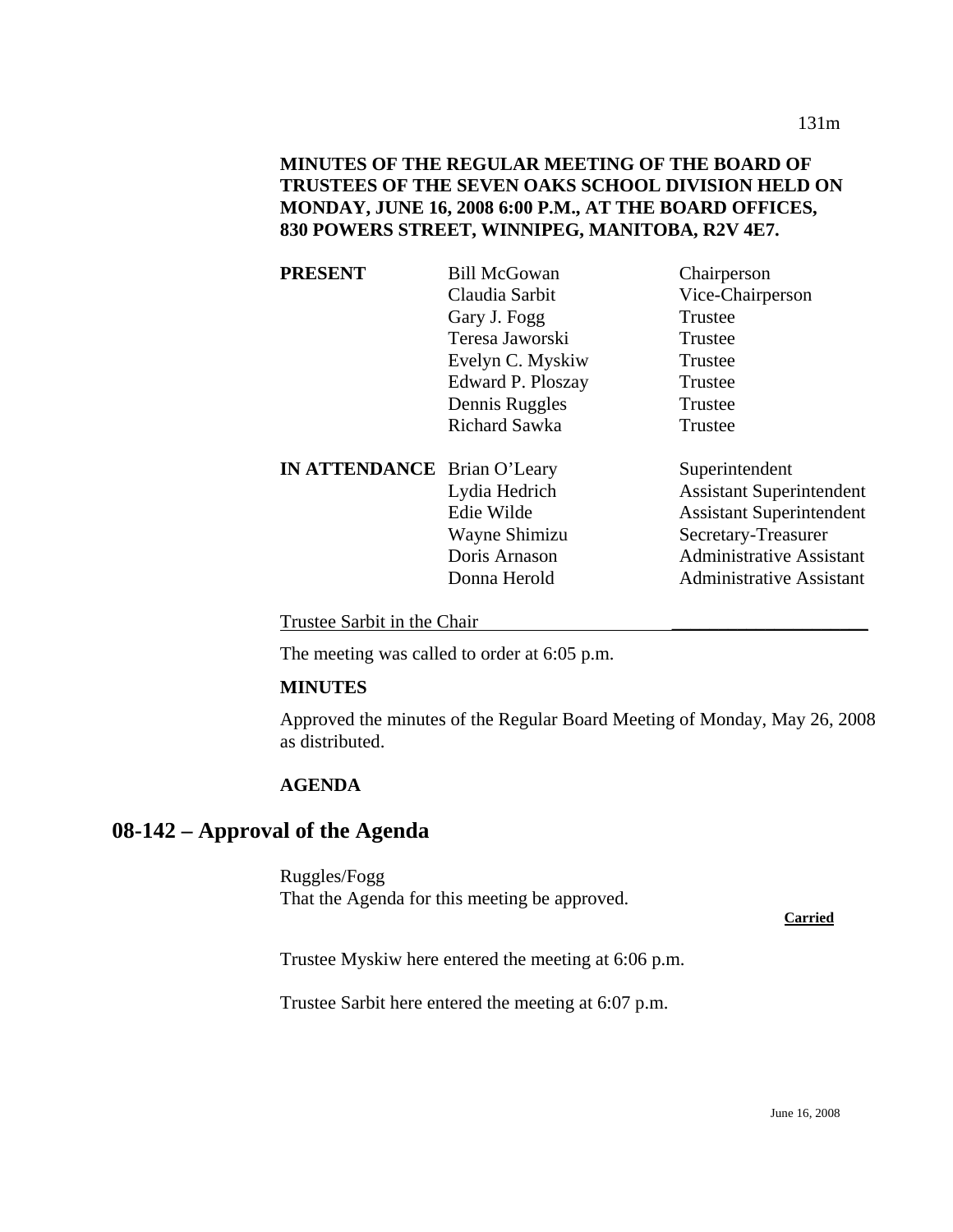# **08-143 – Commendation – Betty Ash – Assistant Superintendent**

Moved/Seconded Unanimously by all Board Members

WHEREAS Betty Ash has been an exemplary employee of the Seven Oaks School Division since September, 1971 distinguishing herself as a teacher, school administrator and superintendent; and

WHEREAS Betty Ash has always worked to benefit the children, staff and community of Seven Oaks; and

WHEREAS Betty Ash exemplifies the values and mission of the Seven Oaks School Division and her leadership and passion has greatly enriched our community of learners;

THEREFORE BE IT RESOLVED that we thank Betty Ash for her service and contribution to the division; and

BE IT FURTHER RESOLVED that we wish Betty Ash the long, healthy and happy retirement she so richly deserves.

## **08-144 – Commendation – Doris Arnason – Administrative Assistant**

Moved/Seconded Unanimously by all Board Members

WHEREAS Doris Arnason has been an exemplary employee of the Seven Oaks School Division since August, 1986 serving both in schools and in the division office; and

WHEREAS Doris Arnason has always worked to benefit the children, staff and community of Seven Oaks; and

WHEREAS Doris Arnason has brought outstanding qualities of sensitivity, patience, competence and dedication to her work for the Seven Oaks School Division;

THEREFORE be it resolved that we thank Doris Arnason for her service and contribution to the division; and

BE IT FURTHER RESOLVED that we wish Doris Arnason the long, healthy and happy retirement she so richly deserves.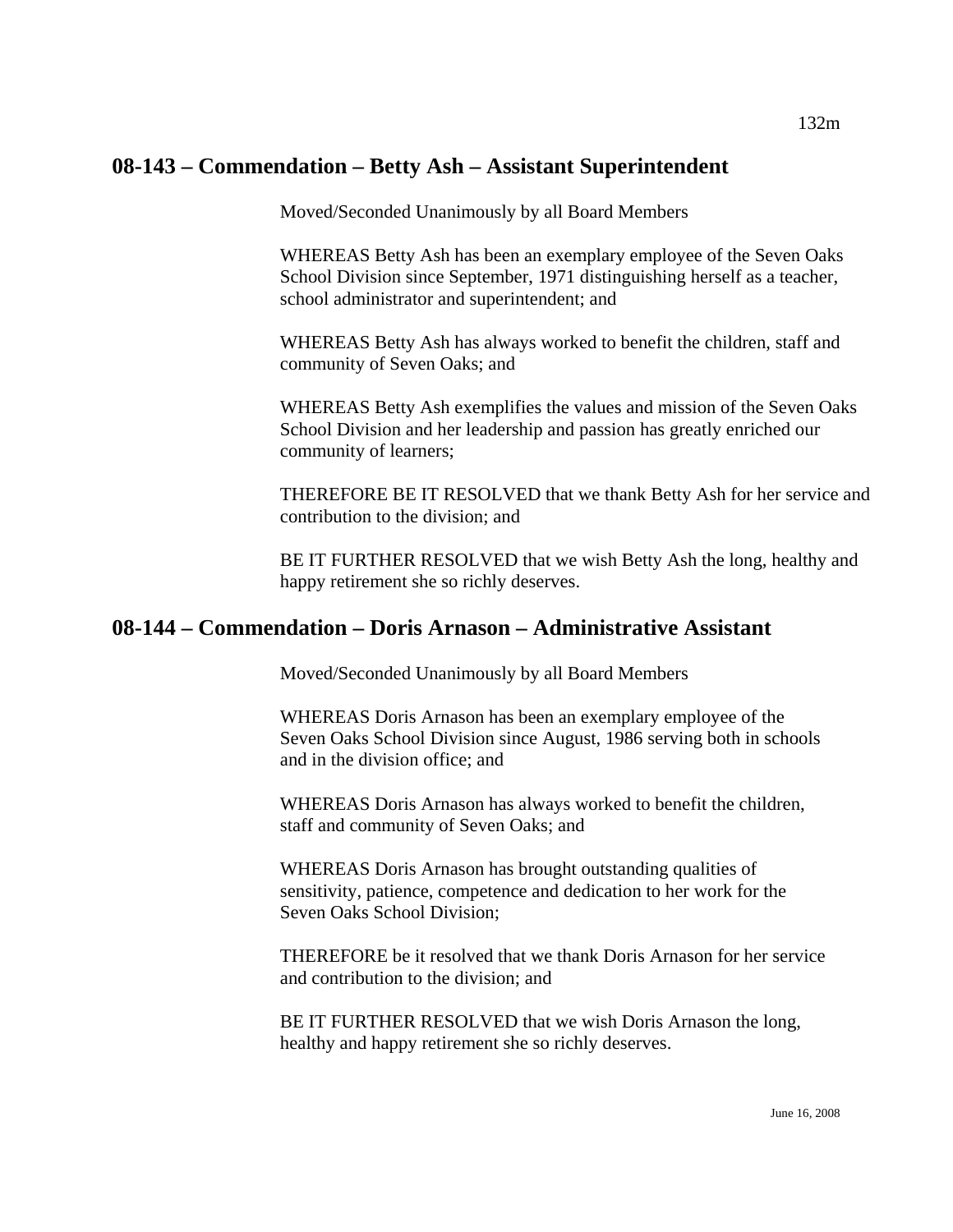### **COMMITTEE OF THE WHOLE**

## **08-145 – Moved into Committee of the Whole at 6:11 p.m.**

Myskiw/Ploszay That the Board here move into Committee of the Whole at 6:11 p.m.

**Carried** 

#### **COMMITTEE OF THE WHOLE**

Trustee Sarbit in the Chair.

### **OFFICERS' REPORT**

There were no reports.

### **SUPERINTENDENTS' PERSONNEL REPORT**

## **08-146 – Superintendents' Personnel Report**

Sawka/Ruggles That the Superintendents' Personnel Report be ratified. **Carried**

#### ADMINISTRATOR APPOINTMENTS

The following were appointed to full time (1.00) administrative positions effective September 2, 2008: Sandee Deck, Vice-Principal, H. C. Avery School Anna Mangano, Vice-Principal, Margaret Park School Ricki Valcourt, Vice-Principal, Victory School

#### TEACHER APPOINTMENTS

The following were appointed to Teacher General (permanent) teaching contracts effective September 2, 2008:

Lainie Rosner (.60)

The following were appointed to Limited Teacher-General (term), contracts effective September 2, 2008 to June 30, 2009:

Michael Nychuk (.66) Katrina Suppes (1.00)

Jennifer Declercq (1.00) Jeanette Podlesiecki (1.00) Jennifer O'Connor (.40) Lisa Wicklund (1.00) Evan Williams (1.00)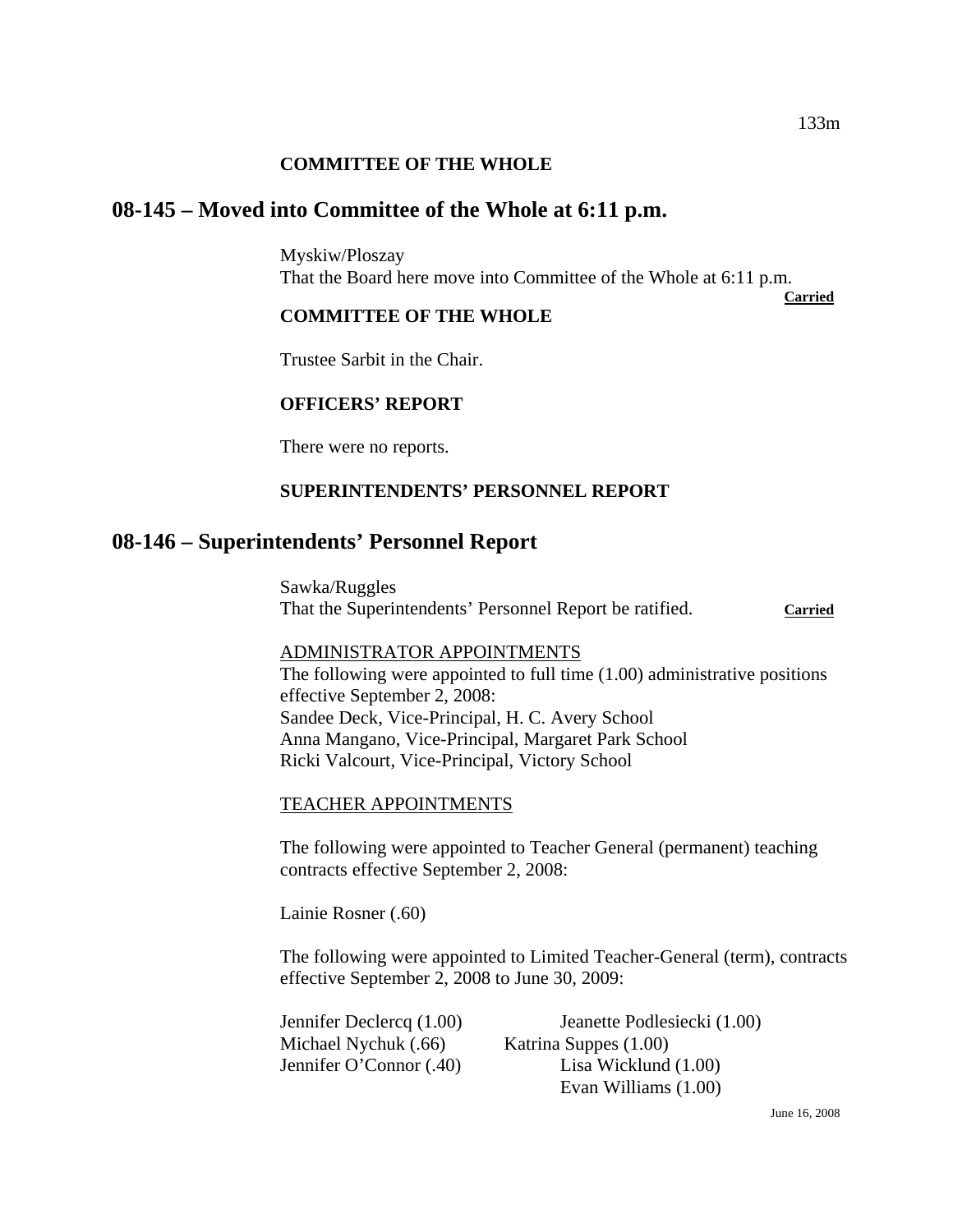#### **SUPERINTENDENTS' PERSONNEL REPORT**

The following were appointed to Limited Teacher-General (term), contracts: Gordon Campbell (.50), effective September 2, 2008 to January 31, 2009 Nicolette Dirks (1.00), effective September 2, 2008 to January 31, 2009 Brent Leschyson (1.00), effective September 2, 2008 to January 31, 2009 Kristin Schroeder (1.00), effective October 10, 2008 to June 30, 2009 Alisa Wiebe (1.00), effective November 15, 2008 to June 30, 2009

### SECRETARIAL APPOINTMENTS

The following were appointed to part time secretarial positions effective the start of the 2008-2009 school year:

Maria Pirrie (.57) Bonnie Pollreis (.50)

### CUSTODIAN APPOINTMENT

Jeff Ottenbreit was appointed to the position of full time (1.00) on supply custodian effective May 27, 2008.

### TEACHER LEAVES OF ABSENCE

The following were granted full time leaves of absence, without pay, effective the 2008-2009 school year:

Theresa Hyrich Bernadette Schimnowski

### TEACHER MATERNITY AND PARENTAL LEAVE

The following teachers were granted maternity leave: Stacey Brown, effective November 27, 2008 to November 27, 2009 Lindsay Hawrylyshen, effective the 2008-2009 school year.

### CLINICIAN MATERNITY AND PARENTAL LEAVE

Chantal Wiebe was granted maternity and parental leave from her psychologist position effective the 2008-2009 school year.

## **SUPERINTENDENTS' PERSONNEL REPORT**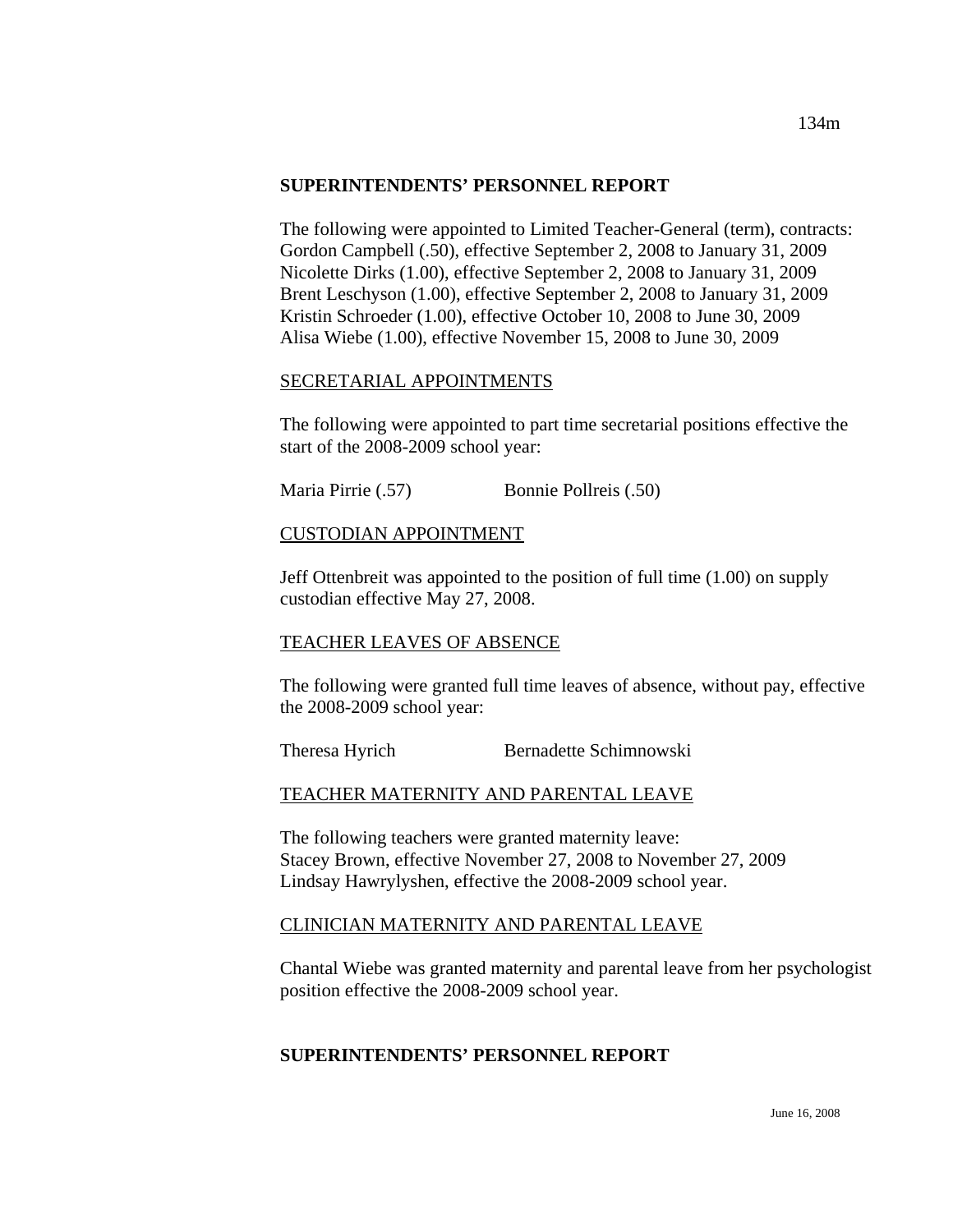### PARAPROFESSIONAL LEAVES OF ABSENCE

The following paraprofessionals were granted leaves of absence, without pay, effective the 2008-2009 school year:

Corall Grant (.50) Danield Rogocki (1.00) Clifford Weekes (1.00) James Plischke (1.00) Susan Vance (.20)

### TEACHER RETIREMENT

Chuck Duboff gave notice of intent to retire from his teaching position effective January 31, 2009.

### TEACHER RESIGNATION

Lee Block gave notice of intent to resign from her teaching position effective June 30, 2008.

### CUSTODIAN RESIGNATION

Igor Podgurski gave notice of intent to resign from his custodian position effective June 25, 2008.

### SUPERINTENDENTS' PERSONNEL REPORT MOTIONS

The following Superintendents' Personnel Report motions were rescinded:

#04-71- granting Bernadette Schimnowski a deferred salary leave effective January 1, 2009 to June 30, 2009.

#08-123 - appointing Michael Nychuk to a part time (.50), Limited Teacher-General (term) contracts effective September 2, 2008 to June 30, 2009

The following matters were received as information:

- Personnel Matters.
- Portable at Leila North.
- IPSA.
- Riverbend.

### **CORRESPONDENCE**

The Board received as information the Special Audit procedures for reporting of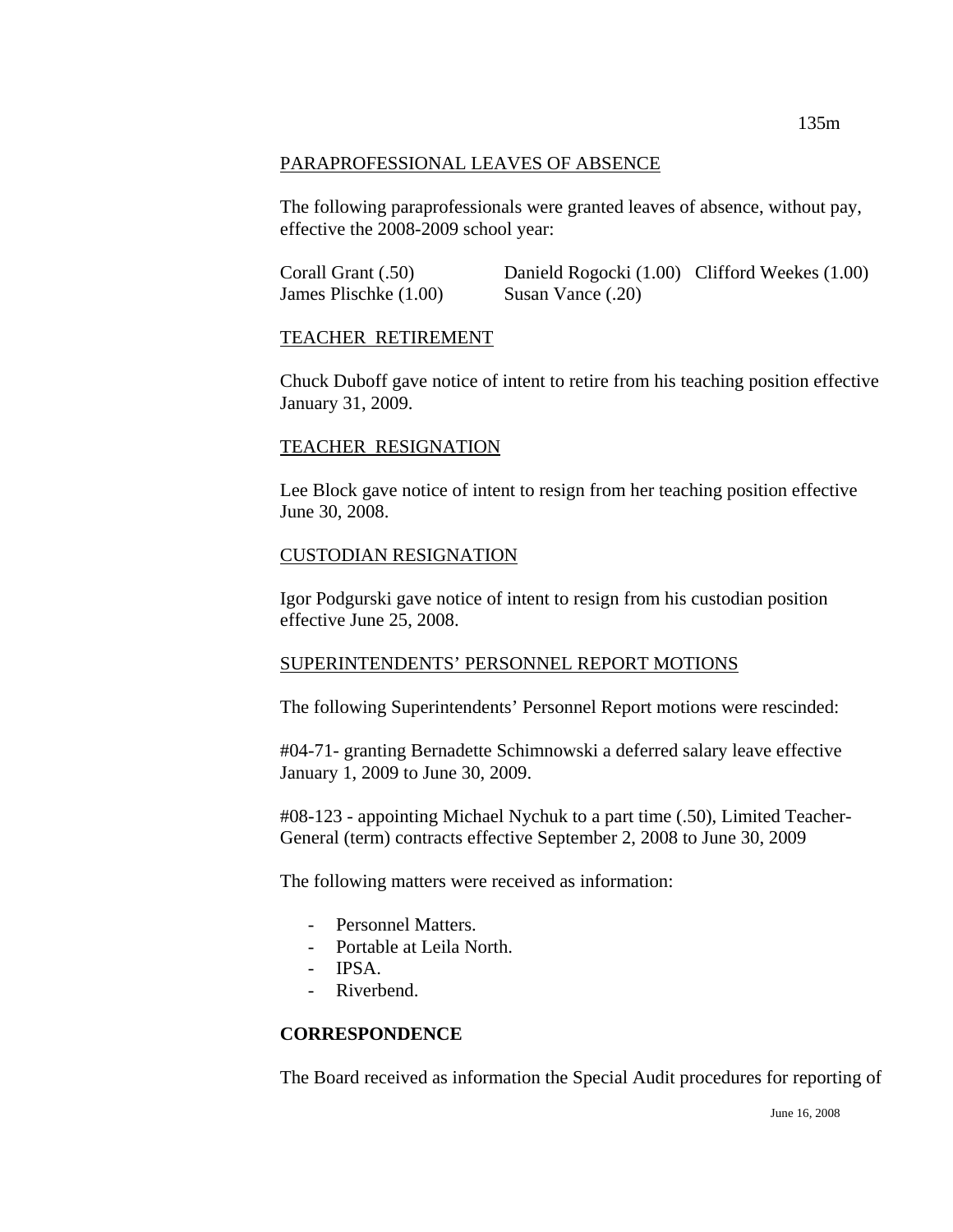March 31, 2008 Financial Information as required under PSAB.

The Board received as information correspondence from Anne Longston, Assistant Deputy Minister, Manitoba Education, Citizenship and Youth regarding the Interdivisional Program for Students with Autism (IPSA) regarding the potential closure of the program.

## **08-149 – O.K. Before & After School Child Care Centres Inc.**

Jaworski/Ruggles

That the Board approve the O.K. Before & After School Child Care Centres Inc.'s request for a one year rent exemption for their impending Kindergarten program at O.V. Jewitt School opening September 2008. **Carried**

# **08-150 – Donation to the Seven Oaks Education Foundation in memory of Benjamin Zaidman**

Myskiw/Fogg

That the Board donate \$3,000 to the Seven Oaks Education Foundation Inc. in memory of Benjamin Zaidman and his dedicated service to the students, parents and community of Seven Oaks School Division. **Carried**

# **08-151 – Donation to the Seven Oaks Education Foundation in honour of the retirement of Betty Ash**

Ruggles/Ploszay

That the Board donate \$3,700 to the Seven Oaks Education Foundation Inc. In honour of the retirement of Betty Ash and her dedicated services to the students, parents and community of Seven Oaks School Division. **Carried**

# **08-152 – Donation to the Seven Oaks Education Foundation in honour of the retirement of Doris Arnason**

Sawka/Sarbit

That the Board donate \$2,200 to the Seven Oaks Education Foundation Inc. in honour of the retirement of Doris Arnason and her dedicated service to the students, parents and community of Seven Oaks School Division. **Carried**

## **08-153 – Garden City Collegiate Link Addition**

June 16, 2008 Fogg/Sarbit That the Board approve Westland construction as the successful bidder for the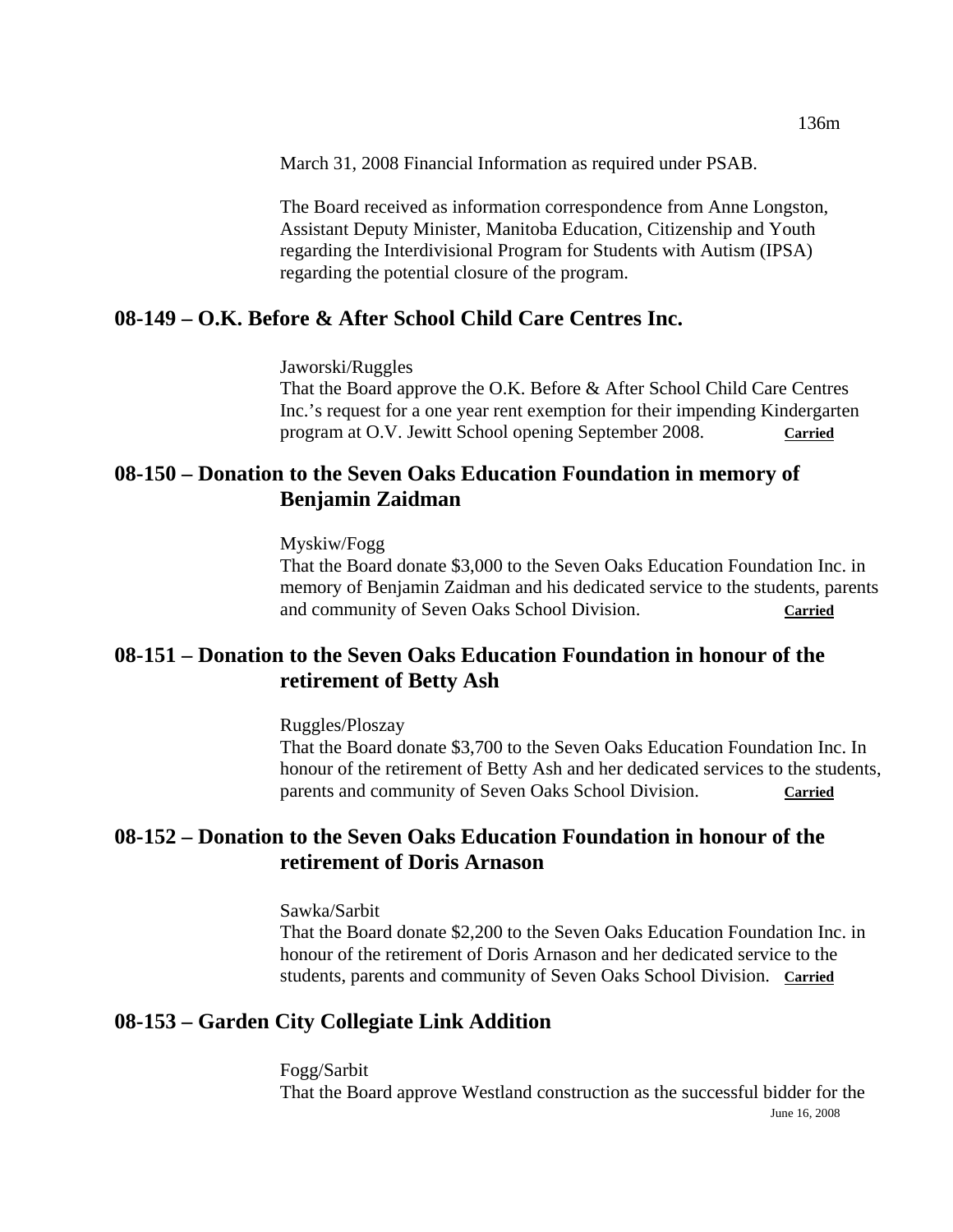construction of the Garden City Collegiate link addition, and that alternate prices numbers :

 2 – deletion of base and upper cabinets in administration and gym offices (-\$18,100);

3 – provision of VCT tile in some rooms (-\$6,500);

 4 – replacement of extruded insulation with polisocyanurate insulation in the roof (-\$8,000);

8 – add a weak concrete mix for the crawl space floor (+\$5,000);

9 – use FSC wood (+\$15,000);

 be accepted as recommended by Number Ten Architectural Group for inclusion in the award of the contract. **Carried**

#### **08-154 – By-Law 4-2008**

Ruggles/Ploszay

That By-Law 4-2008 to authroize borrowing of monies to meet expenses related to the construction of a link addition at Garden City Collegiate Institute and to provide for temporary financing be given first reading. Carried

### **08-155 – Team Manitoba – North American Indigenous Games 2008**

Jaworski/Myskiw

 That the Seven Oaks School Division provide support in the amount of \$300.00 each to students who have been chosen to participate on Team Manitoba – North American Indigenous Games 2008:

 Shelby Stranger – West Kildonan Collegiate Claudia Anderson – École Seven Oaks Middle School Justine Hill – École Seven Oaks Middle School Brett Doerksen – H.C. Avery Middle School Kaitlyn McBurney-Flett – West Kildonan Collegiate Christopher Beevor – Maples Collegiate **Carried**

## **08-156 – Five Year Capital Plan Update**

Ploszay/Fogg That the board submit its Five Year Capital Plan Update 2009-2010 to 2013- 2014. **Carried**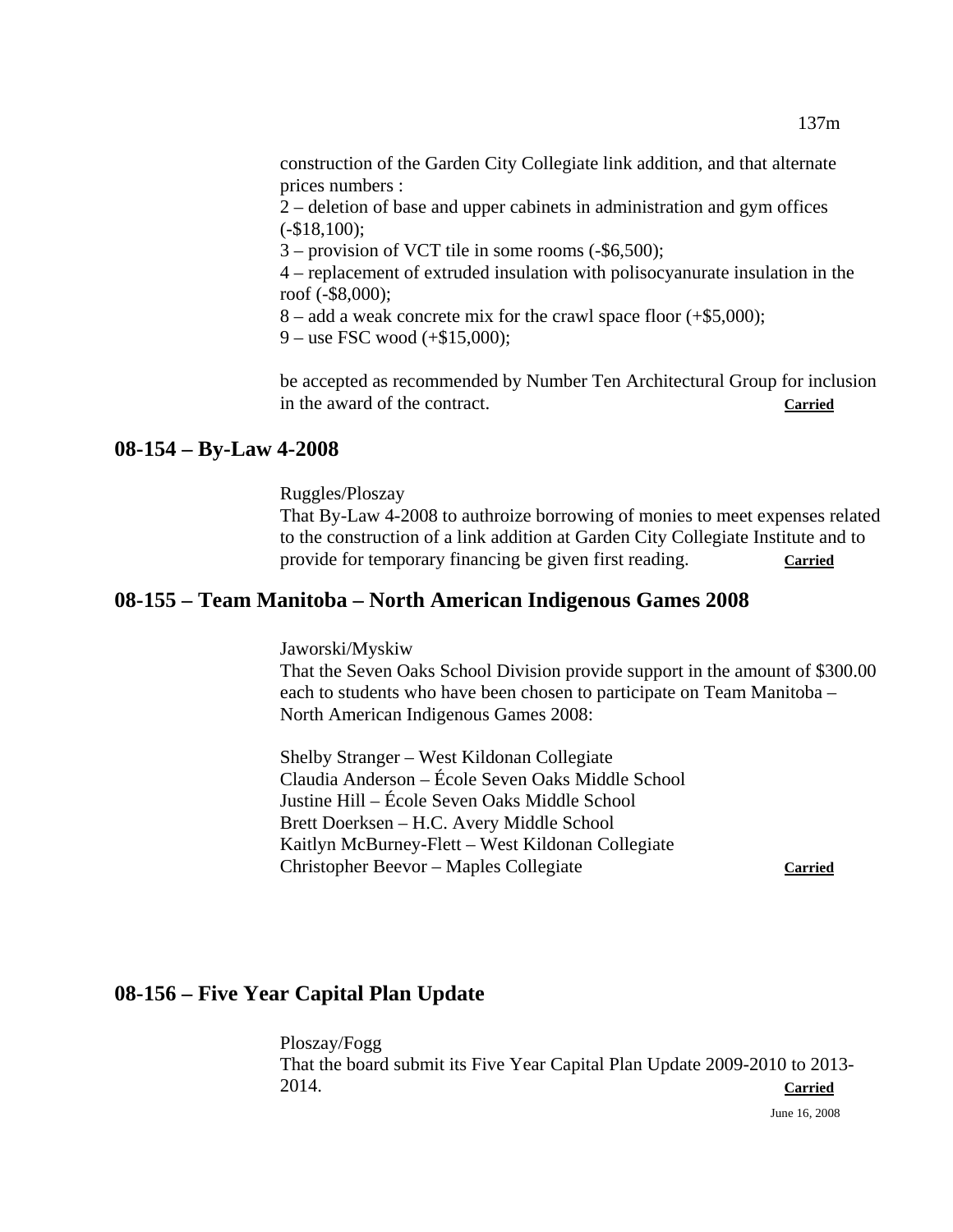Trustee McGowan in the Chair.

## **SPECIAL ORDERS**

| $7:30$ p.m. | Students and staff from École Leila North Community School -<br>PAWS presentation (Pride and Action in Winnipeg Schools).                                                                |
|-------------|------------------------------------------------------------------------------------------------------------------------------------------------------------------------------------------|
| $8:00$ p.m. | Hope Springman, representative for Joy Smith, MP, Kildonan-St.<br>Paul – Presentation to Board to put forward her position on new<br>school division protocol for Graduation ceremonies. |
| $8:30$ p.m. | Ashok Athavale – Presentation to thank the Board for support to<br>the United Nations Association in Canada (Winnipeg) – Annual<br>High School Human Rights Conference.                  |

# **08-147 – Consent Agenda**

Ploszay/Jaworski That the Consent Agenda be approved. **Carried**

### **CONSENT AGENDA**

### Summer Approvals

That the Superintendent or his designate approve the awarding of all tenders and capital payments on a regular basis during the months of July and August and report the approvals at the regular Board Meeting on Monday, August 25, 2008.

### Cheque Listing

That cheques #803350-#803616, #80003933-#80004244 and #8140-#8158 US in the amount of \$2,625,304.02 be approved.

Release of Statutory Holdback-Wheat City Roofing Ltd.

That the 7 ½% Statutory Holdback in the amount of \$48,433.11 plus accrued interest in relation to the high roof replacement at Garden City Collegiate be paid to Wheat City Roofing Ltd. from the Seven Oaks School Division/Wheat City trust account, subject to the approval of the Board's Solicitor.

### **CONSENT AGENDA**

GST on Release of Statutory Holdback – Wheat City Roofing Ltd.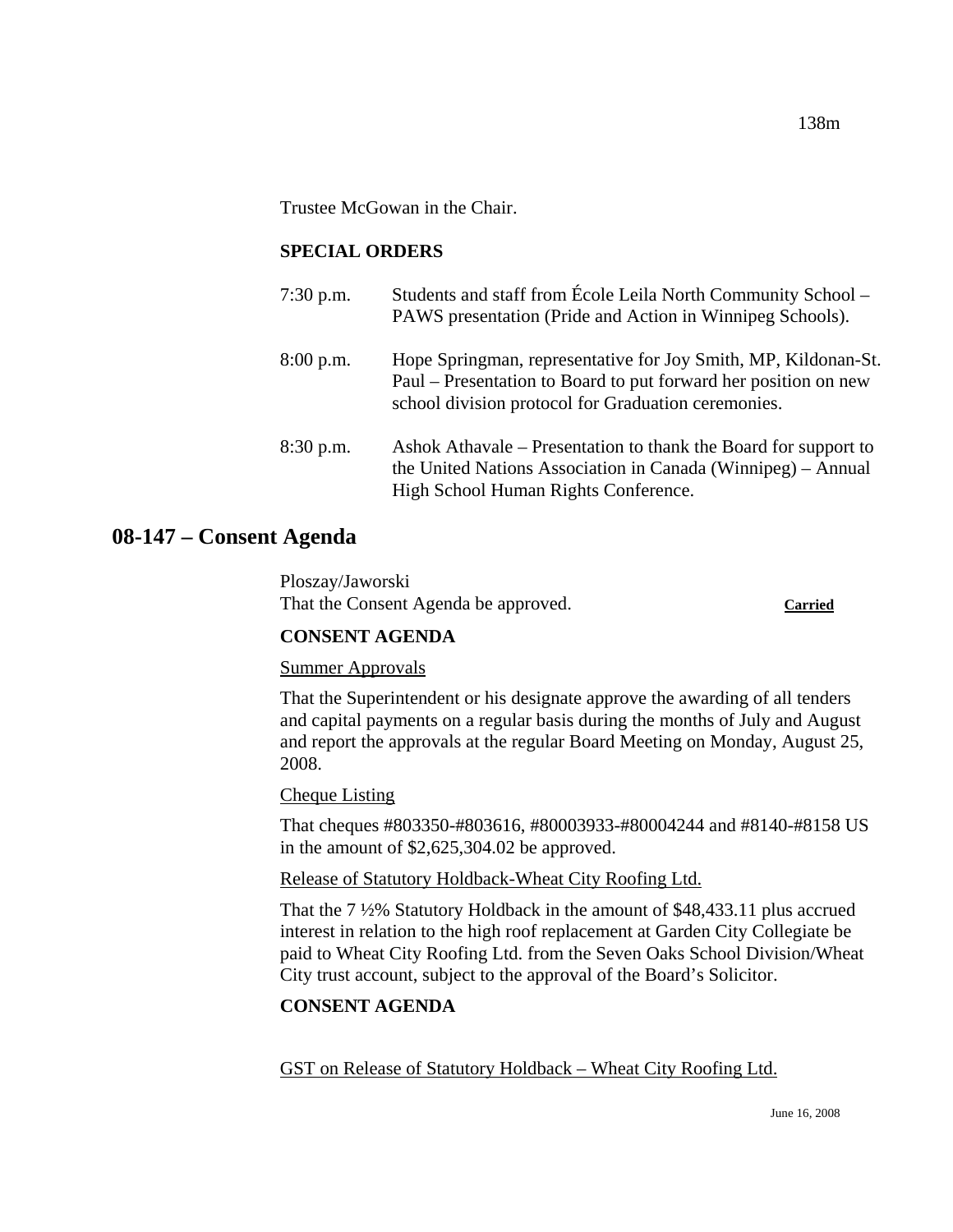That GST on the release of 7 ½% Statutory Holdback in regards to the roof replacement at Garden City Collegiate West be paid to Wheat City Roofing Ltd.

## RESCIND MOTION 08-127 Renewal of Lease – R.F. Morrison Before and After School Program

That the Board rescind the May 26, 2008 Motion No. 08-127 that the Board sign a lease for the year September 1, 2008 to June 30, 2009 with R.F. Morrison Before and After School Program for the rental of the gymnasium, including storage facility in the gymnasium area at R.F. Morrison School at a rental fee of \$148.60 per month.

#### Renewal of Lease – Seven Oaks Child Day Care Centre Inc.

Recommended Action: That the Board sign a lease for the year September 1, 2008 to June 30, 2009 with Seven Oaks Child Day Care Centre Inc. for the rental of the gymnasium, including storage facility in the gymnasium area at R.F. Morrison School at a rental fee of \$148.60 per month.

### Bockstael Construction Certificate of Payment #20

That Certificate of Payment #20 for construction costs at West Kildonan Collegiate in the amount of \$22,238.58 be paid to Bockstael Construction.

Christie Lysack, Linda Marchinko, Co-Chairs, Class of '78 – 30 year Reunion

That the Board approve the rental of Garden City Collegiate's school gym for Friday, October 10, 2008 from 5:00 p.m. until 1:00 a.m. at no cost and approve permission to have a cash bar for the Garden City Collegiate Class of '78 – 30 year reunion.

Invoice No. 355-08 – Lombard North Group – West Kildonan Collegiate

That Invoice No. 355-08 for development costs at West Kildonan Collegiate in the amount of \$6,869.47 be paid to Lombard North Group.

Invoice No. 3848 – Wheat City Roofing – Garden City Collegiate West

That Invoice No. 3848 for roofing costs at Garden City Collegiate West in the amount of \$25,851.40 be paid to Wheat City Roofing Ltd.

Statutory Holdback on Wheat City Roofing – Garden City Collegiate West

That 7 ½% Statutory Holdback on Invoice No. 3848 for roofing costs at Garden

City Collegiate West in the amount of \$1,996.25 be paid to Seven Oaks School Division ITF Wheat City Roofing Ltd.

## **CONSENT AGENDA**

Invoice No. 5843 – Number Ten Architectural Group – Professional Fees - Garden City Collegiate Link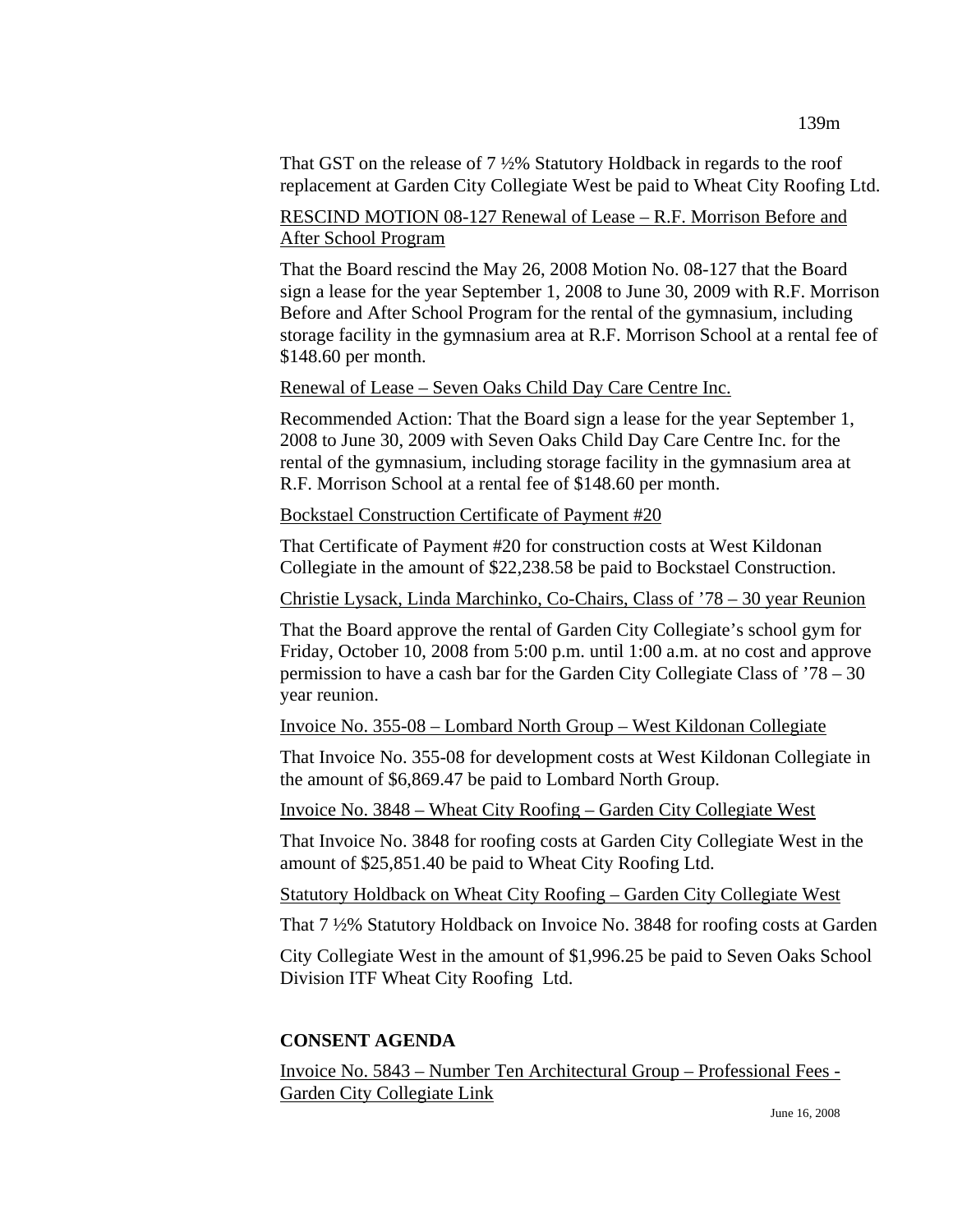That Invoice No. 5843 for professional fees in regard to the link addition at Garden City Collegiate in the amount of \$10,689.87 be paid to Number Ten Architectural Group.

Bockstael Construction Release of Holdback – West Kildonan Collegiate

That the release of 7 ½% holdback of Certificate of Payment #20 on the West

Kildonan Collegiate project in the amount of \$1,717.26 be paid to Bockstael Construction Ltd.

Invoice No. 5833 – Number Ten Architectural Group – Professional Fees West Kildonan Collegiate

That Invoice No. 5833 for professional fees in regards to the West Kildonan Collegiate project in the amount of \$14,679.62 be paid to Number Ten Architectural Group.

Invoice No. 5839 – Number Ten Architectural Group – Professional Fees – Edmund Partridge Community School

That Invoice No. 5839 for professional fees in regard to the renovations at Edmund Partridge Community School in the amount of \$8,396.01 be paid to Number Ten Architectural Group.

West St. Paul School 60<sup>th</sup> Anniversary Reunion

The Board approved an advance of \$2,000 to the West St. Paul  $60<sup>th</sup>$  Anniversary Committee to assist them in planning their  $60<sup>th</sup>$  Anniversary celebration. The advance is to be repaid after the conclusion of the celebration.

## **COMMITTEE REPORTS**

Trustees received as information the 2007-2008 Annual Report of the Workplace Safety and Health Steering Committee.

## **CONFERENCE REPORTS**

- Arden Hill, Teacher, Maples Collegiate: UCDA Design Education Summit: Understanding Our Students, May 28-31, 2008, Illinois.
- Terry Hass-Speirs, Teacher, H.C. Avery School: Eric Jensen's Learning Brain Expo, January 18-21, 2008, San Francisco, California.
- Erina Risbey, Teacher, Elwick School and Mary Lynn Berti, Teacher,

# **CONFERENCE REPORTS**

- Margaret Park School: Encore! National Orff Conference, April 24-27, Edmonton, Alberta.
- Verland Force, Principal, Elwick School: AERA 2008 Annual Meeting, March 24-28, 2008, New York.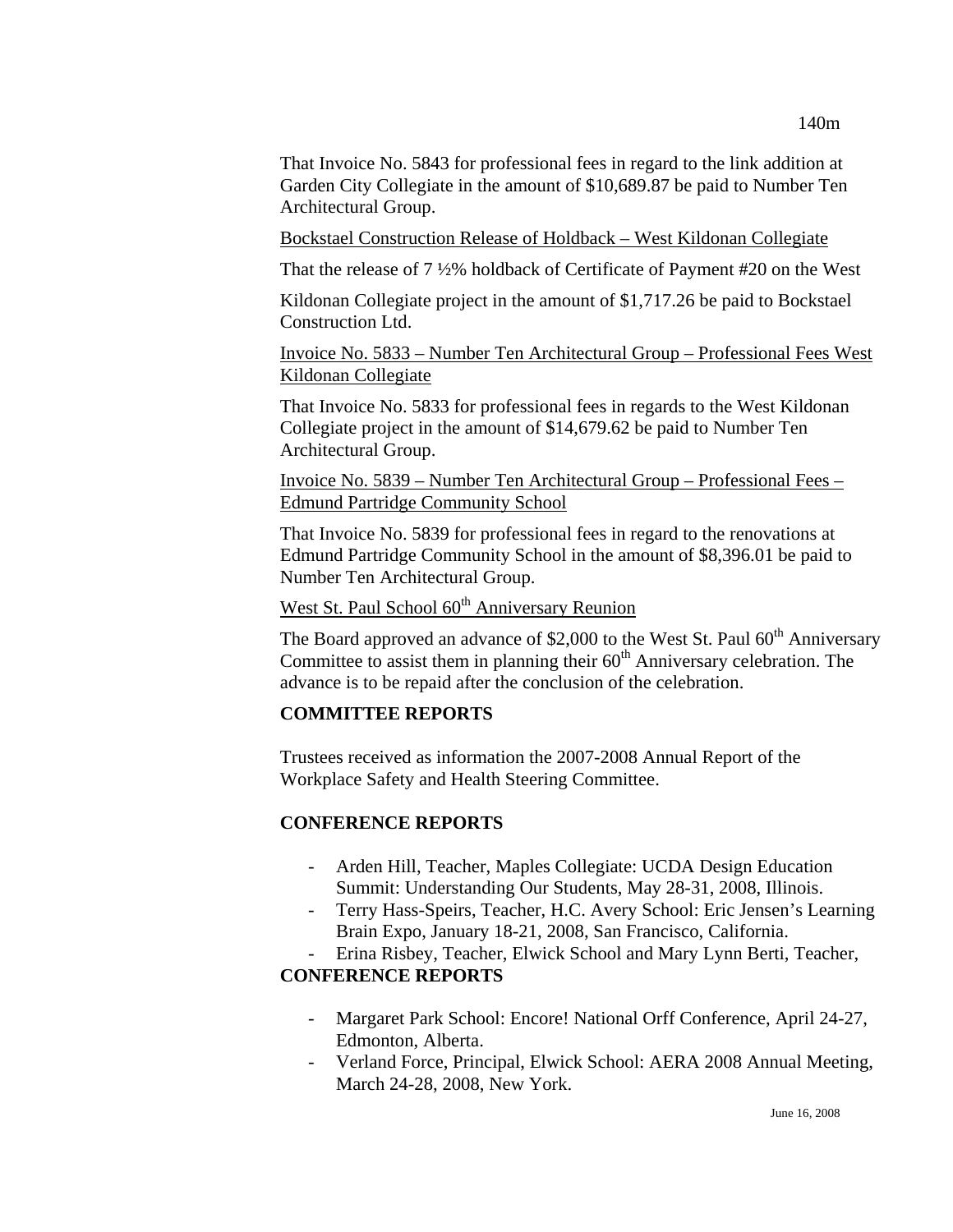- Karen Hartikainen, Principal, Forest Park School: CAP Conference, May 13-16, 2008, St. John's Nfld.
- Murray Goldenberg, Teacher, Maples Collegiate: Celebrating Linguistic Diversity Annual Conference, Toronto, Ontario.
- Karen Romanoff, Teacher, A.E. Wright School: 53<sup>rd</sup> Annual International Reading Association Conference, May 4-8, Atlanta, Georgia.

## **OTHER REPORTS**

- Financial Statement Summary/Revenue/Expense Report ending May 31, 2008.
- Financial Statement Summary/Balance Sheet ending May 31, 2008.
- O.V. Jewitt Middle Years Student Group 2007/2008, ending June, 2008.

## **CORRESPONDENCE**

- News Release: Maples Marchers met at Legislative Building by Minister of Education.
- News Release: Proposed amendments would double the cost of living adjustment for retired teachers.
- Number Ten Architectural Group: Change Order #25, West Kildonan Collegiate.
- Gaylene Schroeder-Nishimura, Assistant Secretary-Treasurer: Non-Resident Fees 2008-2009.
- Wayne Shimizu, CMA, Secretary-Treasurer: Correspondence sent to Mr. Rick Dedi, Director, Public Schools Finance Board regarding Garden City Collegiate Institute Link Addition.
- Cynthia J.C. Ryan, West St. Paul School Parent Association Committee: Religious Exercises – 2008-2009 School Year, West St. Paul School.
- MAST: Executive Highlights Monday, June 2, 2008.
- Kevin Dyck, Chair, Garden Valley School Division: Garden Valley School Division written submission regarding Bill 28.
- MAST: Bill 28, Strengthening Local Schools Act, Draft, May, 2008.
- Canadian School Board Association: CSBA Infopicks May 26, 2008 and BSBA Infopicks – May 30, 2008.
- Karen Carey, Chair, Sunrise School Division Board of Trustees: **CORRESPONDENCE** 
	- Implementation of Grade 11/12 Physical Education Programming for the 2008-2009 school year.
	- Linda Buchanan, Chair, Kelsey School Division Board of Trustees: Written submission to Law Amendments Review Hearings on Bill 28.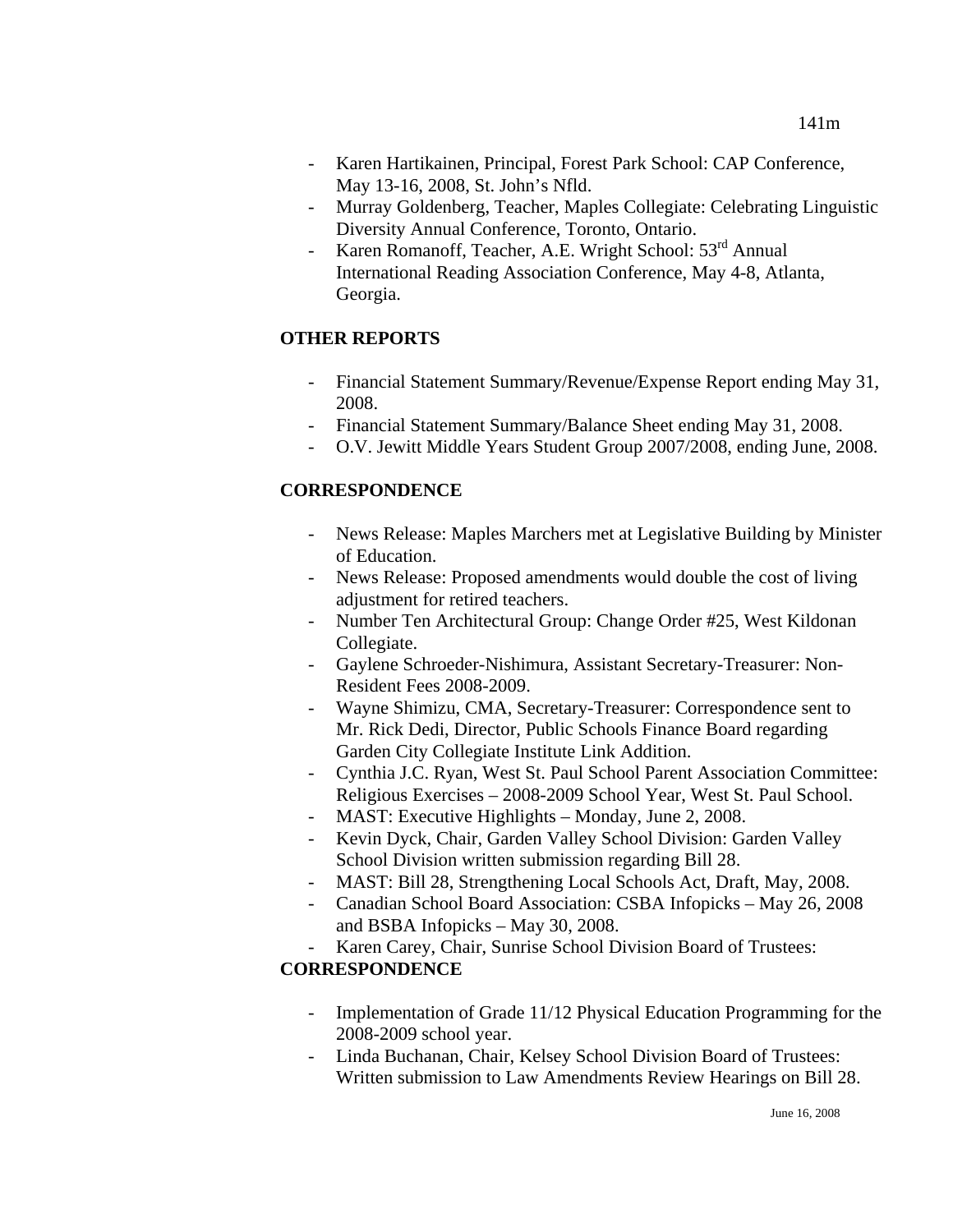- Helen Robinson-Settee, Director, Aboriginal Education Directorate, Manitoba Education, Citizenship & Youth: Building Student Success with Aboriginal Parents (BSSAP) Fund.
- Patricia Powell, Administrative Assistant, Manitoba Education, Citizenship and Youth: Focus on the Future: A Parent and Student Guide to Senior Years Grad Requirements.
- Jannice Moore, President, The Governance Coach.
- Africa: Communities in Action Resource Kit.
- News Release: Workers Compensation Coverage.
- Manitoba Teachers Society: Dates for the Special Area Group (SAG)
- Conference.
- Public Schools Finance Board: Garden City (East) Replacement Steam Heating System.
- Public Schools Finance Board: Portables at the Old West Kildonan Collegiate.
- Public Schools Finance Board: Portable to Leila North.
- Government of Canada: Confirmation of Reduced Employment Insurance Premiums for CUPE 731.
- Government of Canada: Confirmation of Reduced Employment Insurance Premiums for SOTA and support staff.
- Jacques Dorge, Acting Director, Curriculum Development and Implementation Branch: Focus on the Future: A Parent and Student Guide to Senior Years Graduation Requirements (French Immersion Program).
- Orah Moss, SOTA President: Annual SOTA dues.
- Interlake School Division: Presentation to the Law Amendments Review Committee on Bill 28 – The Strengthening Local Schools Act.
- MAST: Carolyn Duhamel, Executive Director, Letter to Shirley Fontaine, Manager of First Nations Education Institutional Development.
- The Honourable Peter Bjornson, Minister of Education, Citizenship and Youth: Bill 2, Bill 24, Bill 28.
- Faralee Wilson, Schools Physical Activity Coordinator, Manitoba Physical Education Teachers Association: Quality Physical Education and New/Innovative Programs to Benefit All – TOBA Award for 2008: Arthur E. Wright Community School, Collicutt School, Governor Semple School, Leila North Community School.
- Aileen Najduch, Jacques Dorge, Directors, Instruction Curriculum and Assessment: ESRI Geographic Information Systems (GIS) Software for K-12 Schools.
- Brandon School Division: Submission to the Law Amendments Review Committee on Bill 28 – The Strengthening Local Schools Act, June 2008.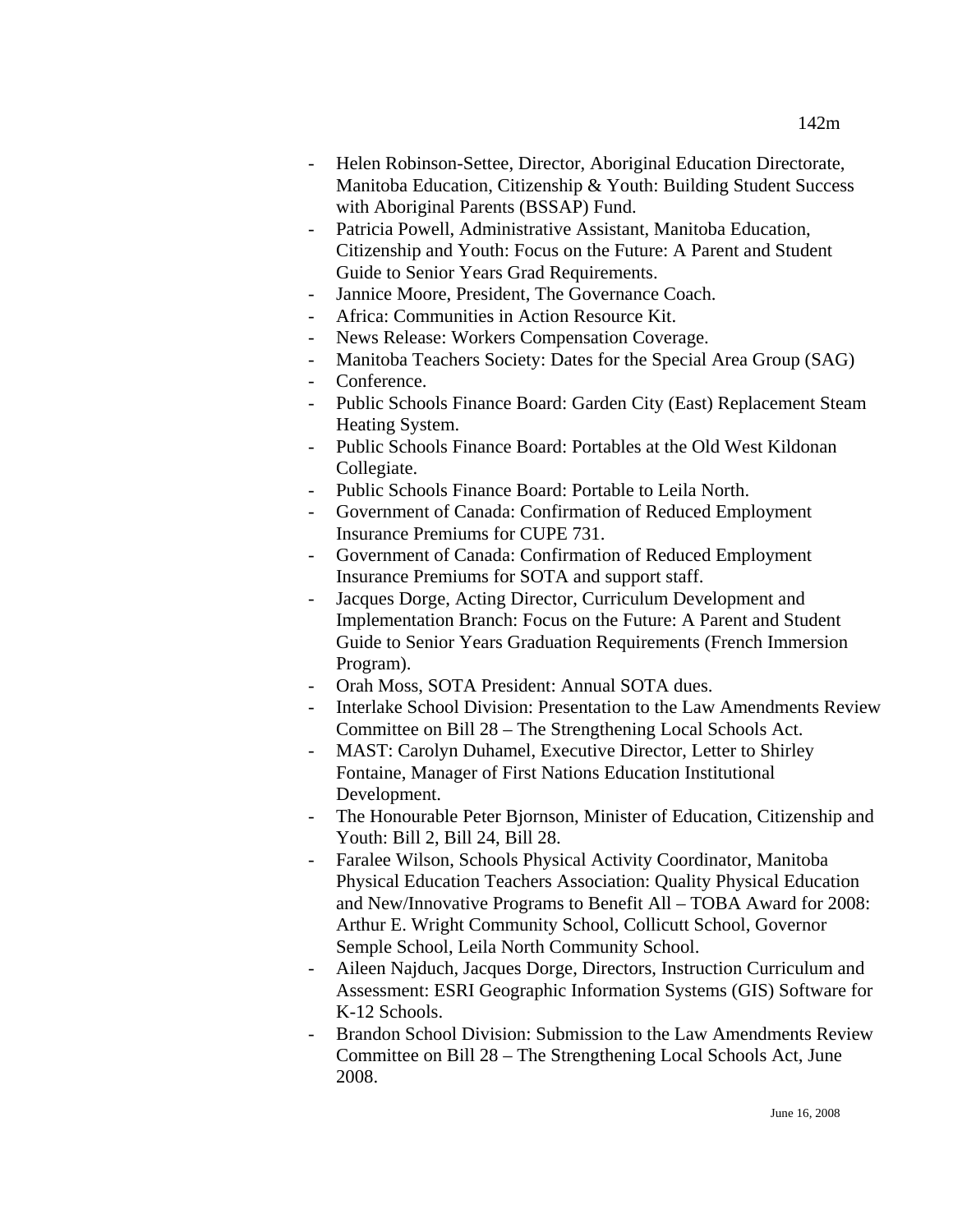- MAST: Extending Workers Compensation Coverage.
- Kevin Sie, KPMG Chartered Accountants: Salary Disclosure Statement of Seven Oaks School Division for the year ending December 31, 2007.
- Newsletters received from: A.E. Wright Community School, École Belmont School, Collicutt School, École James Nisbet School, École Leila North School, Margaret Park School, O.V. Jewitt School, R.F. Morrison School, École Seven Oaks Middle School, Victory School, West St. Paul School.

### **ANNOUNCEMENTS**

- Board Meeting Dates:
	- Regular Board Meeting, Monday, August 25, 2008 6:00 p.m.
	- Regular Board Meeting, Monday, September 8, 2008 6:00 p.m.
	- Inaugural Board Meeting, Monday, September 8, 2008 7:30 p.m.
	- Informal Board Meeting, Monday, September 15, 2008 6:00 p.m.
	- Regular Board Meeting, Monday, September 22, 2008 6:00 p.m.
- Graduation Ceremonies:
	- Monday, June 23, 2008 7:00 p.m. Centennial Concert Hall 555 Main Street – Garden City Collegiate.
	- Tuesday, June 24, 2008 7:00 p.m. Centennial Concert Hall 555 Main Street – Maples Collegiate.
	- Wednesday, June 25, 2008 7:00 p.m. Centennial Concert Hall 555 Main Street – West Kildonan Collegiate.

# **08-148 – Moved to Committee of the Whole at 9:10 p.m.**

Sawka/Fogg

That Board here returned to the Committee of the Whole at 9 :10 p.m.

The Board discussed the presentation by Hope Springman, representative to Joy Smith, MP, Kildonan-St Paul.

### **ADJOURNMENT**

The meeting adjourned at 9:25 p.m.